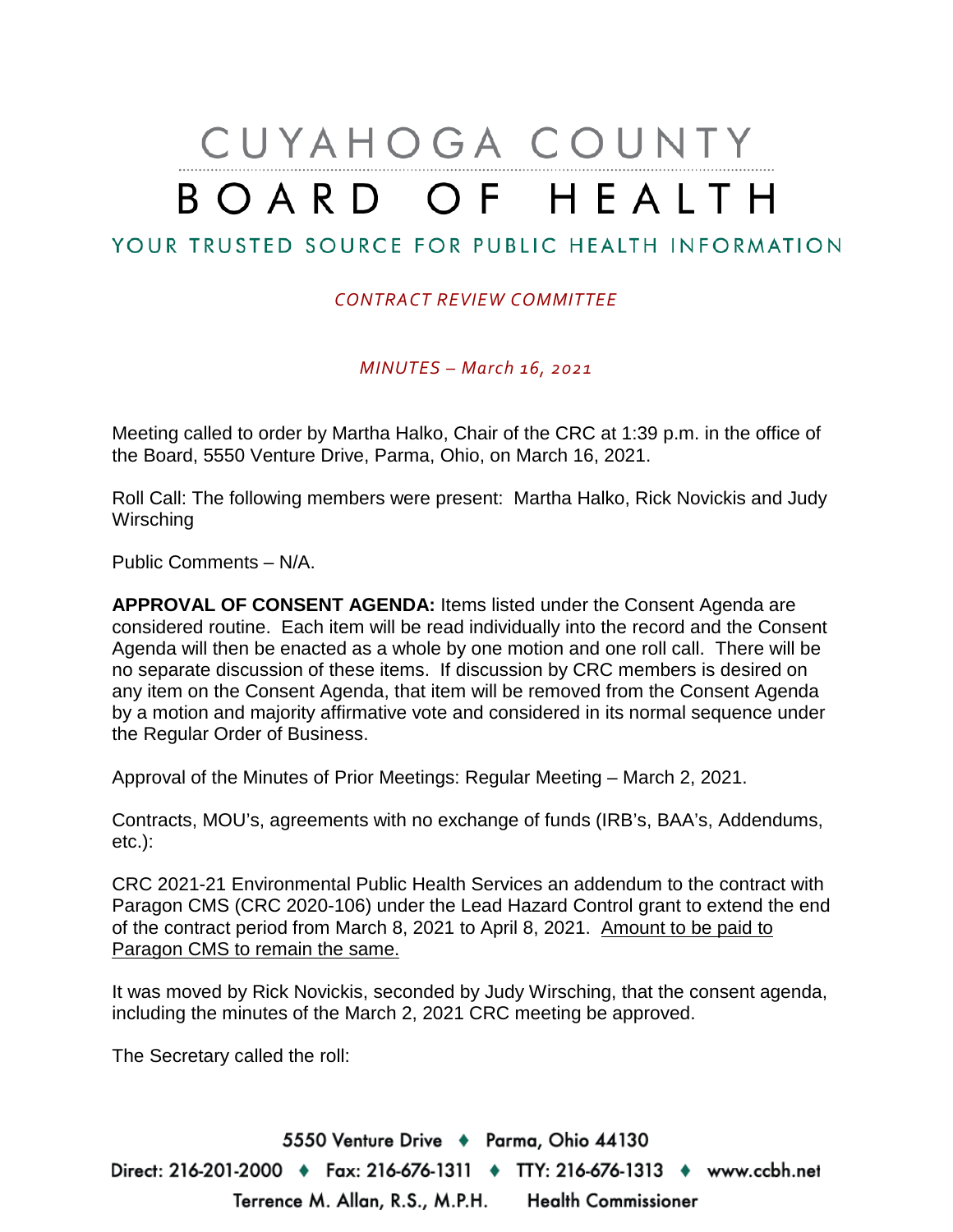Ayes: Martha Halko, Rick Novickis and Judy Wirsching

#### **CONTRACTS AND AWARDS:**

Tabled Items

It was moved by Rick Novickis, seconded by Judy Wirsching that the following quote (CRC 2021-19) for water quality laboratory services (RFP 2021-01) be accepted as the lowest and best, and a recommendation that a contract be awarded to Northeast Ohio Regional Sewer District in the amount of \$400,000.00 be forwarded to the Board for approval (ref. enclosed).

The Secretary called the roll:

Ayes: Martha Halko, Rick Novickis and Judy Wirsching

New Items For Review

Bid/Quote Openings ≥ \$25,000.00

None

Bid/Quote Openings < \$25,000.00

Lead Program Bid Openings presented by: Stephanie McConoughey

It was moved by Judy Wirsching, seconded by Rick Novickis that the following quote (CRC 2021-22) for 3549 Lynnfield Rd. Down and Up, Shaker Heights, Ohio 44122 be accepted as the lowest and best, and a contract be awarded to American Builders & Applicators in the amount of \$22,875.00 (ref. enclosed).

The Secretary called the roll:

Ayes: Martha Halko, Rick Novickis and Judy Wirsching

Expenditures: Contracts up to \$25,000.00

It was moved by Rick Novickis, seconded by Martha Halko that the addendum (CRC 2021-23) to the contract with Sharps Compliance, Inc. (CRC 2018-155) to increase the amount to be paid to Sharps Compliance, Inc. from not to exceed \$3,280.00 to \$5,280.00 be approved.

Presented by: Martha Halko

Purpose: To provide medical waste and medication disposal services.

5550 Venture Drive + Parma, Ohio 44130 Direct: 216-201-2000 ♦ Fax: 216-676-1311 ♦ TTY: 216-676-1313 ♦ www.ccbh.net Terrence M. Allan, R.S., M.P.H. **Health Commissioner**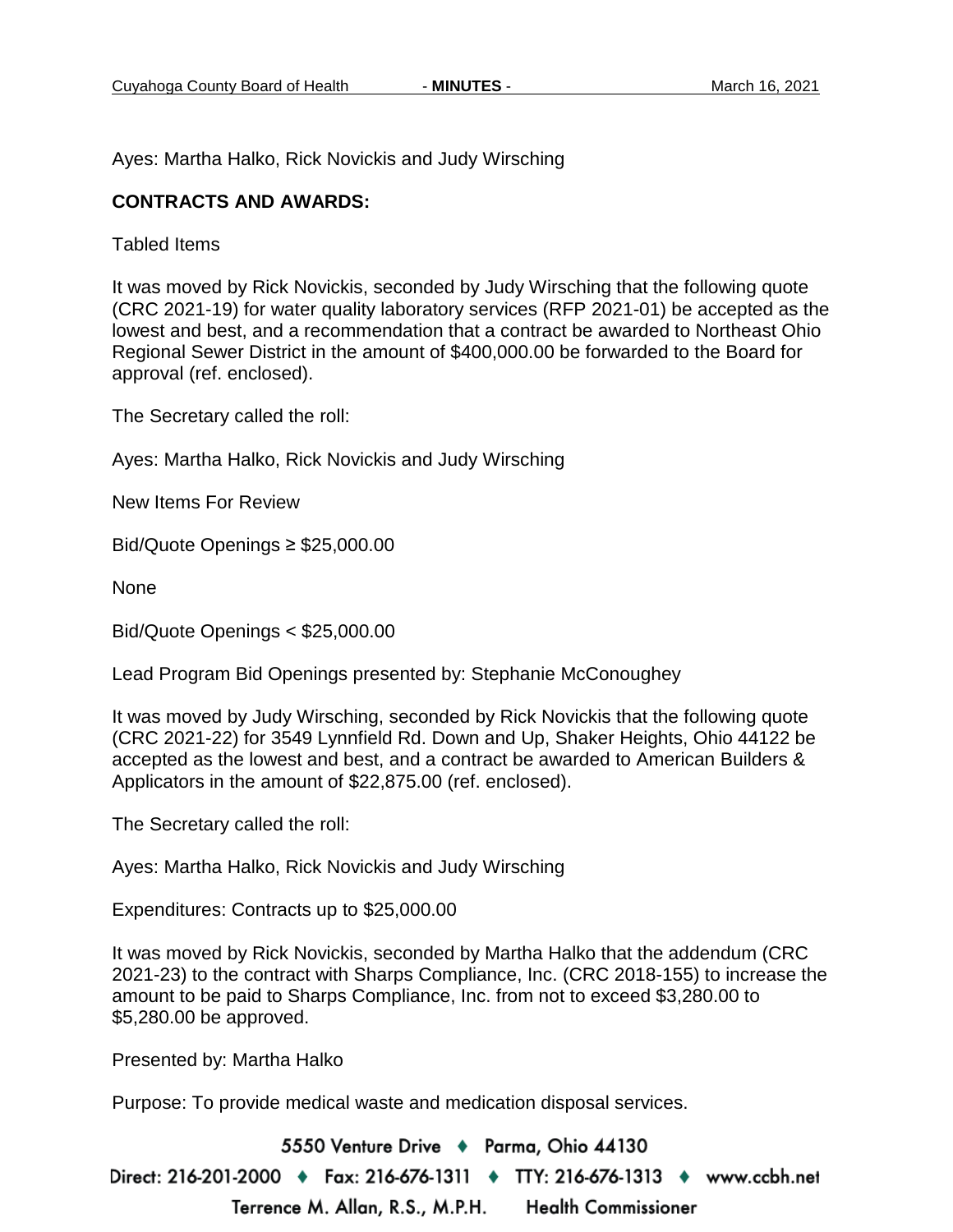Funding Source: 100% funded through COVID-19 EO21.

The Secretary called the roll:

Ayes: Martha Halko, Rick Novickis and Judy Wirsching

It was moved by Rick Novickis, seconded by Martha Halko that the addendum (CRC 2021-24) with Dobbs Landscaping & Plowing, LLC (CRC 2018-51) to extend the contract term from November 30, 2020 to November 30, 2021 be approved. Amount to be paid to Dobbs Landscaping & Plowing, LLC is not to exceed \$4,710.00 per year for basic services. Any additional ancillary services provided will be billed for according to the rates outlined in Exhibit A of the agreement.

Presented by: Rebecca Burke

Purpose: To provide landscaping maintenance services and any requested ancillary services to CCBH for the term of the contract.

Funding Source: 100% funded through CCBH General Revenue.

The Secretary called the roll:

Ayes: Martha Halko, Rick Novickis and Judy Wirsching

Revenue Generating Agreements up to \$25,000.00

None

Contract Rescissions

None

Other Business.

Public Comment – N/A.

Thereupon, it was moved by Judy Wirsching, seconded by Martha Halko, that the following Motion be adopted:

BE IT RESOLVED that the meeting be adjourned at 1:52 p.m.

The Secretary called the roll:

Ayes: Martha Halko, Rick Novickis and Judy Wirsching

5550 Venture Drive + Parma, Ohio 44130 Direct: 216-201-2000 ♦ Fax: 216-676-1311 ♦ TTY: 216-676-1313 ♦ www.ccbh.net Terrence M. Allan, R.S., M.P.H. **Health Commissioner**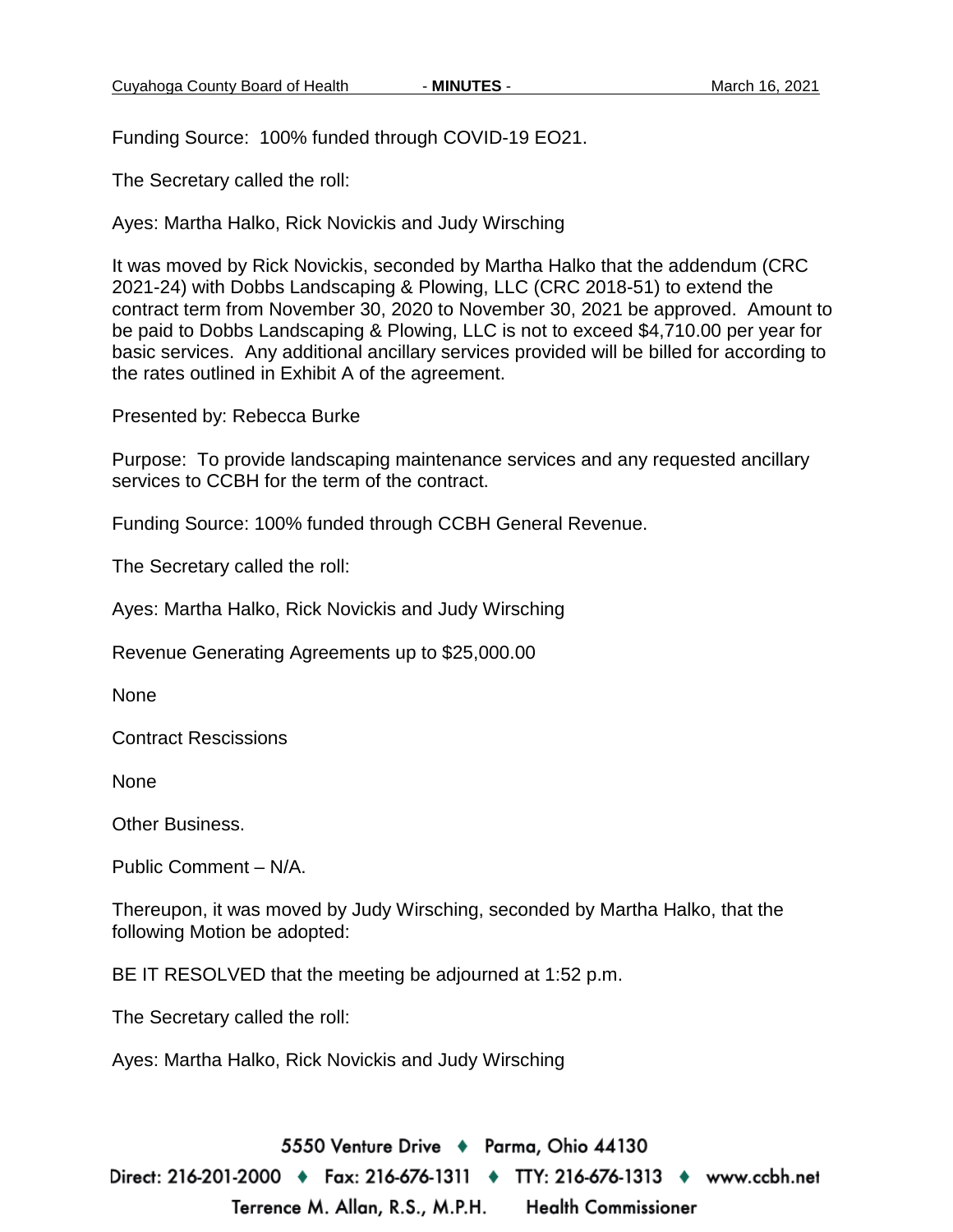Committee Chair

Clerk

5550 Venture Drive + Parma, Ohio 44130 Direct: 216-201-2000 + Fax: 216-676-1311 + TTY: 216-676-1313 + www.ccbh.net Terrence M. Allan, R.S., M.P.H. **Health Commissioner**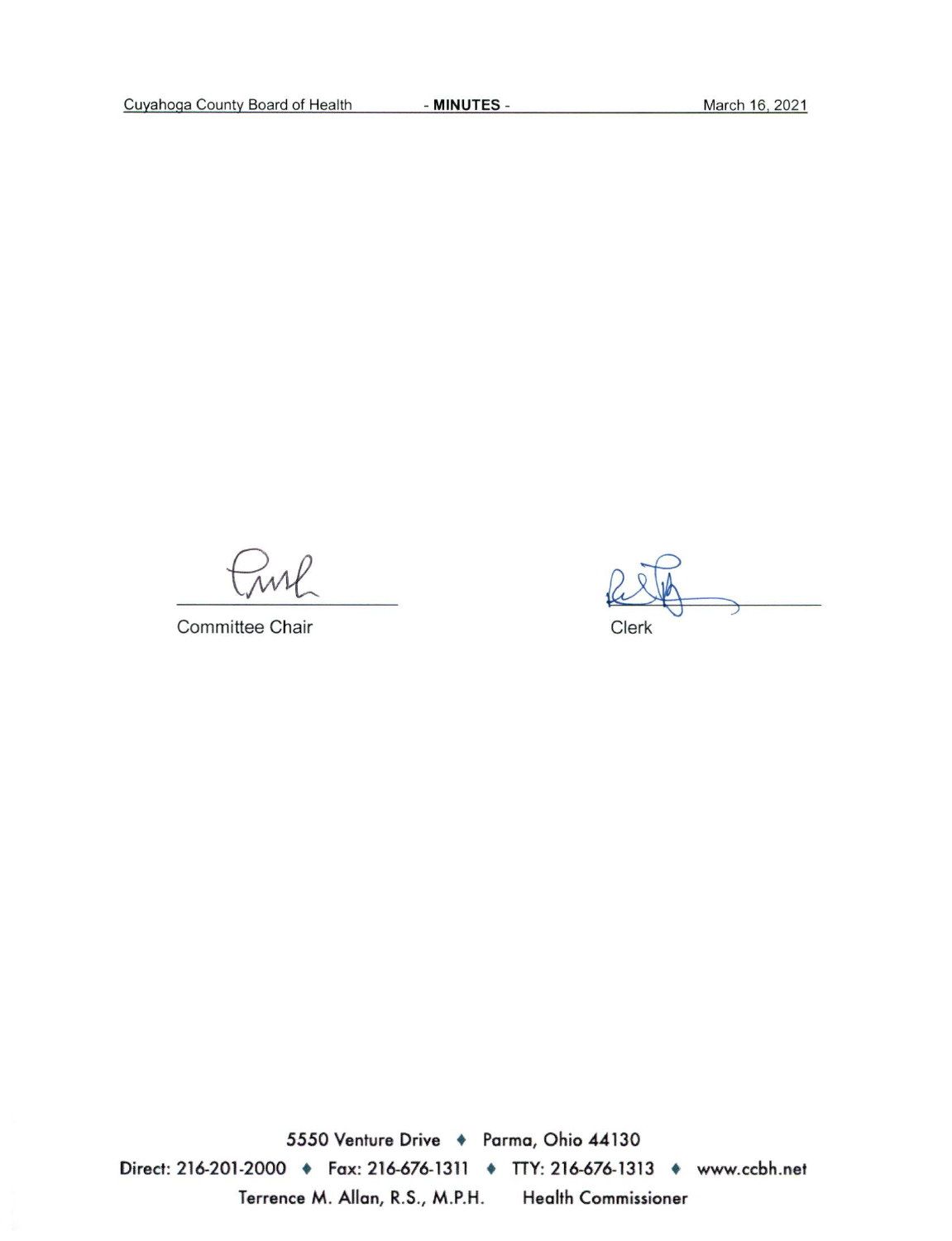## **CUYAHOGA COUNTY DISTRICT BOARD OF HEALTH**

## **RFP RESULTS**

**Program:** Water Protection **Title:** Water Quality Laboratory Analytical Services **RFP No:** 2021-01<br>**CRC No:** 2021-19 **CRC No:** 

**The following quotes were opened on: Opened by:** Wedad Alhamwi<br> **Logged in by:** Judy Wirsching **Logged in by:** Judy Wirsching

| <b>INAME OF CONTRACTOR</b>                      | <b>RECEIVED</b> | <b>BID AMOUNT</b> |
|-------------------------------------------------|-----------------|-------------------|
| Northeast Ohio Regional Sewer District (NEORSD) | 02/25/21        |                   |
| Pace Analytical Services, LLC                   | 03/02/21        |                   |

\* Pricing is broken down by individual test costs. Lowest bid will be determined by using estimated testing quantities (based on previous years activities) and calculating an estimated annual cost.

#### **Recommended award: NEORSD**

**Brief Justification:** The selection of this vendor is made based on the scoring of the evaluation criteria. NEORSD have met all specification requirements and received the highest scoring.